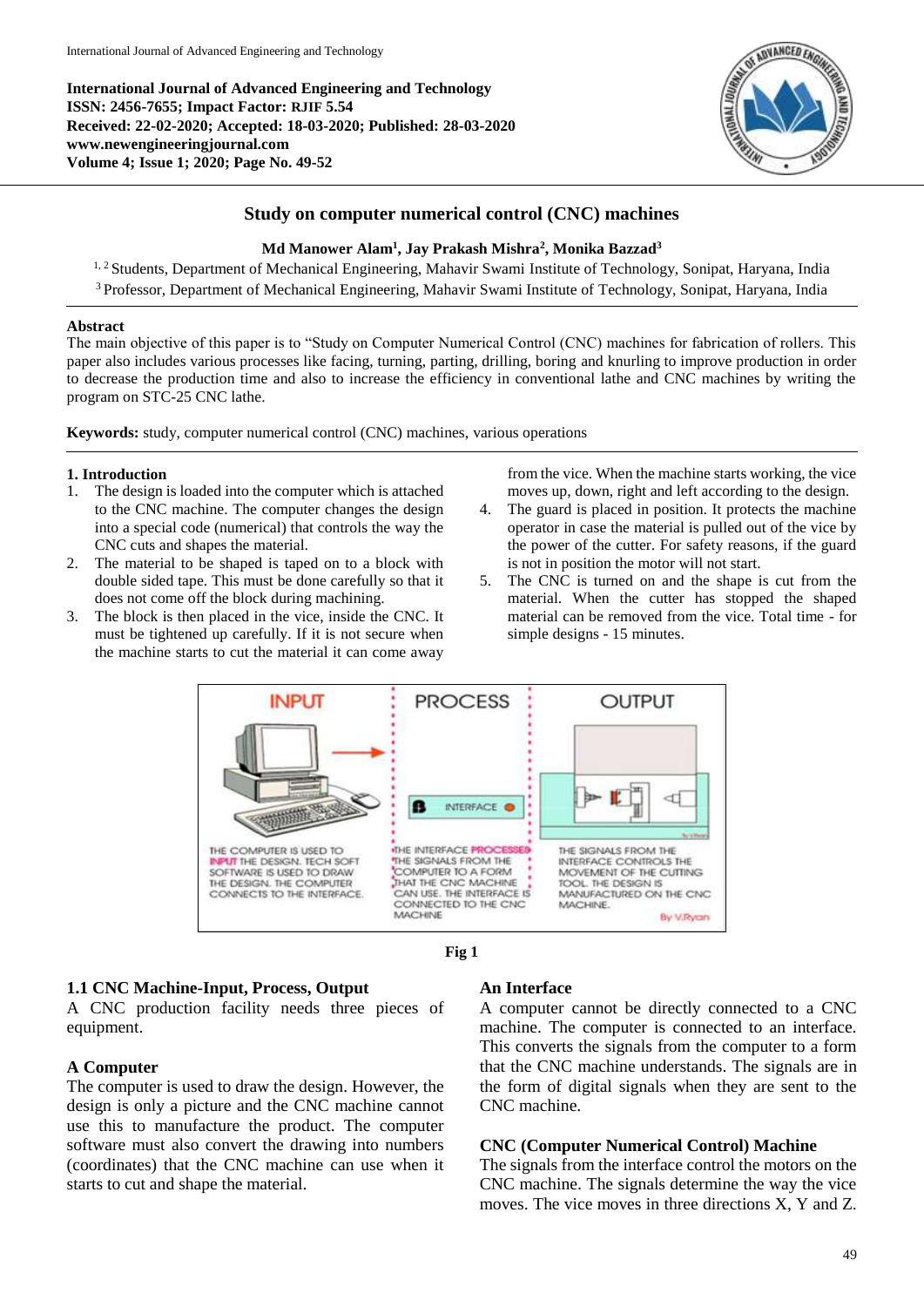(Horizontally, vertically and depth). The signals also control the speed of the cutting tool.

### **1.2 CNC Control Panel**

A CNC machine is normally controlled by a computer and software. However, most CNC machines have a range of controls for manual use. It is rare for a CNC machine to be used manually as simple operations are best carried out on cheap/basic/manual machines. When a CNC machine is used manually it is been used well below its capability and specification.





- **Reset Button:** The most important control button is usually the reset button. When the CNC machine is turned on, the reset button is pressed by the machine operator. This 'zeros' the cutter, moving the cutter to coordinates 0, 0, 0 on the X, Y and Z axis. In simple terms, the reset button moves the cutter to the corner of the machine, above the work table. If the reset button is not pressed, it is possible that the CNC machine will start cutting the material in the wrong place or even miss cutting the material and plunge into the work table.
- **Manual Control:** The cutter can be controlled manually although this is rarely needed. The 'X' and 'Y' buttons control the movement of the cutter along the horizontal surfaces. The 'Z' buttons control depth and up / down movement.
- **Stop Button:** Most control panels have stop buttons. When pressed these stop the machine very quickly.
- **Speed and Feed:** On some CNC machines it is possible to manually vary the speed and feed of the cutter.

#### **2. Setting up the cutting tool to the correct length**

One of the few operations that the machine operator carries out is to change the cutting tool. Each CNC machine has a range of cutting tools. Straight cutters chamfer V-groove and radius cutters are some examples. If a detailed design is being manufactured, it may be necessary to change the cutting tool at least once during the manufacturing process. It is very important that all the cutters are set up to exactly to the same length in the collets. If this is not done the material being machined will be machined at incorrect depths. A special depth gauge is used to accurately set up the cutting tools. (See diagram below). This 'rule' applies to all CNC machines although different techniques may be used depending on the type of the CNC machine.





A pair of spanners is used to loosen the collet and locking nut. The cutting tool can then be removed and the new tool put in position. Once the depth gauge has be used to check the distance from the end of the cutting tool to the collet, the spanners are used again to tighten the collet and locking nut.

#### **2.1 CNC Machines and Safety**

CNC machines are very safe to use as they are designed to be as safe as possible. One of the main advantages of CNC machines is that they are much safer than manually operated machines. The animation below shows a Boxford A3 HSRi² CNC Router with many of its safety features labeled.



**Fig 4**

- Most modern CNC machines are designed so that the cutting tool will not start unless the guard is in position. Also, the best CNC machines automatically lock the guard in position whilst the cutter is shaping material. The guard can only be opened if the cutter has stopped.
- 2. It is essential that pupils / students / machine operators receive 'quality' instruction before attempting to use any CNC equipment.
- 3. CNC routers, used for shaping materials such as woods and plastics, have built in extraction. Dust can be very dangerous if inhaled and can also cause eye irritation. The CNC Router shown above has an outlet for an extraction unit. As the router is fully enclosed, dust cannot escape into the atmosphere. If an extraction unit is attached the dust is removed automatically. Most manually operated machine routers have very limited extraction systems which leave some dust in the air.
- 4. The CNC router above has a single-phase electrical supply. Older machines such as manually operated milling machines and centre lathes have three phase supplies. A single-phase electrical supply can be 'plugged' into any available socket. The electrical supply for the machine comes through a residual circuit breaker (RCB). If an electrical fault develops the RCB will cut off electrical power immediately.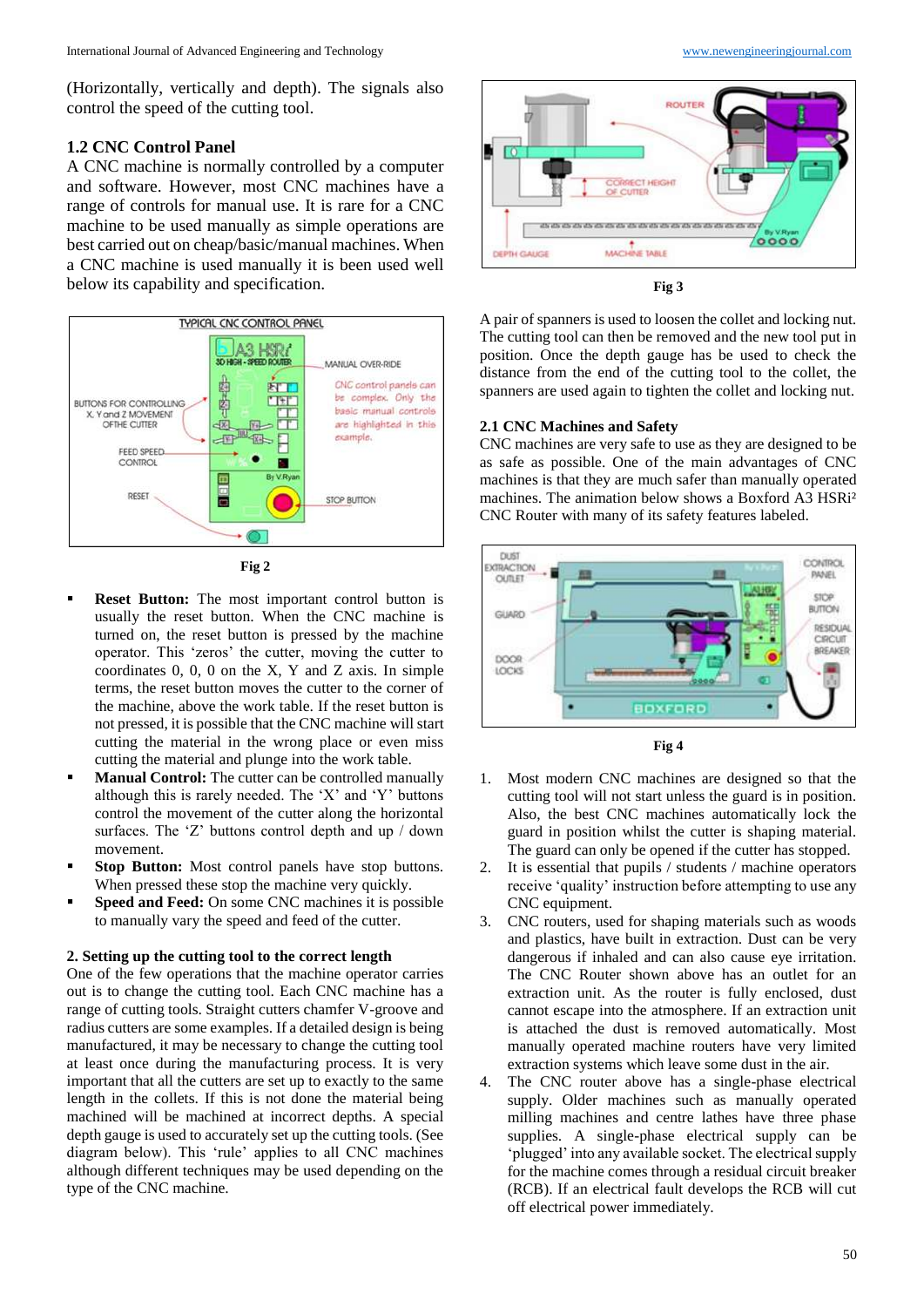- 5. Single phase CNC machines can be moved more easily because they are simply unplugged and relocated. Three phase machines are specially wired by an electrician into the electrical supply and cannot be unplugged.
- 6. Most CNC machines work behind a guard or even a closed, transparent safety door. This means that the operated cannot be hurt by 'flying' pieces of sharp/hot material.
- 7. Commonsense applies to the use of all machines including CNC machines. Basic safety training regarding working in a workshop and with other machines applies to CNC machines as well.

### **3. Programmable Functions**

The programmer must also know what functions of the CNC machine are programmable (as well as the commands related to programmable functions). With low cost CNC equipment, often times many machine functions must be manually activated. With some CNC milling machines, for example, about the only programmable function is axis motion. Just about everything else may have to be activated by the operator. With this type of machine, the spindle speed and direction, coolant and tool changes may have to be activated manually by the operator.

With full blown CNC equipment, on the other hand, almost everything is programmable and the operator may only be required to load and remove work pieces. Once the cycle is activated, the operator may be freed to do other company functions.

Reference the machine tool builder's manual to find out what functions of your machine are programmable. To give you some examples of how many programmable functions are handled, here is a list a few of the most common programmable functions along with their related programming words.

#### **Spindle control**

An "S" word is used to specify the spindle speed (in RPM for machining centers). An M03 is used to turn the spindle on in a clockwise (forward) manner. M04 turns the spindle on in a counter clockwise manner. M05 turns the spindle off. Note that turning centers also have a feature called constant surface speed which allows spindle speed to also be specified in surface feet per minute (or meters per minute).

#### **Automatic tool changer (machining center)**

A "T" word is used to tell the machine which tool station is to be placed in the spindle. On most machines, an M06 tells the machine to actually make the tool change. Tool change (on turning centers) A four digit "T" word is used to command tool changes on most turning centers. The first two digits of the T word specify the turret station number and the second two digits specify the offset number to be used with the tool. T0101, for example specifies tool station number one with offset number one.

#### **Coolant control**

M08 is used to turn on flood coolant. If available M07 is used to turn on mist coolant. M09 turns off the coolant.

#### **Automatic pallet changer**

An M60 command is commonly used to make pallet changes.

#### **Forms of compensation**

All types of CNC machine tools require some form/s of compensation. Though applied for different reasons on different machine types, all forms of compensation allow the CNC user to allow for unpredictable conditions related to tooling as the program is developed. Before discussing how compensation applies to CNC usage, let's look at compensation in general terms.

Compensation is used in many facets of everyday life. The airplane pilot must compensate for wind velocity and direction as a heading is set. The race car driver must compensate for weather and track conditions as a turn is negotiated. A bowler must compensate for the spin of the Bowling ball as the ball rolls down the alley. A marksman firing a rifle must compensate for the distance to the target. The marksman analogy is amazingly similar to what happens with many forms of compensation on CNC equipment.

### **Offsets**

All forms of compensation work with offsets. You can think of CNC offsets as like memories on an electronic calculator. If your calculator has memories, you know you can store a constant value into each memory for use during a calculation. This keeps you from having to enter the number over and over again with redundant calculations.

Like the memories of an electronic calculator, offsets in the CNC control are storage locations into which numerical values can be placed. Just as the value within the memory of a calculator has no meaning until referenced by its user within a calculation, neither does the value within an offset of the CNC control have any meaning until it is referenced by a CNC program.

From the marksman analogy, you can think of the values stored in CNC offsets as like the amount of adjustment required on the sight of the rifle necessary to compensate for the distance to the target. Keep in mind that the rifle only needed adjustment for one purpose, to adjust for the distance to the target. With most CNC machine tools, there is a need for at least one offset per tool.

#### **4. CNC Programming**

#### **1. Turning**

Tool Holder: PDJNL 25\*25 Insert: DNMG 150604 N5 G54; N10 M42; N20 G95 S300 M4; N25 LIMS=600; N30 T01 D1 M8; N35G00 X80 Z0; N40 X70; N45 G01 Z-75 F0.2; N50 G00 X71 Z0; N55 X60; N60 G01 Z-50 R0.2; N65 X70; N70 G00 X200 Z200; N75 M30;

#### **2. Step Turning**

N5 G54; N10 M42; N15 G95 S300 M0.4; N20 T01 D1 M8; N25 G00 X30 Z0; N30 G00 X40 Z0;